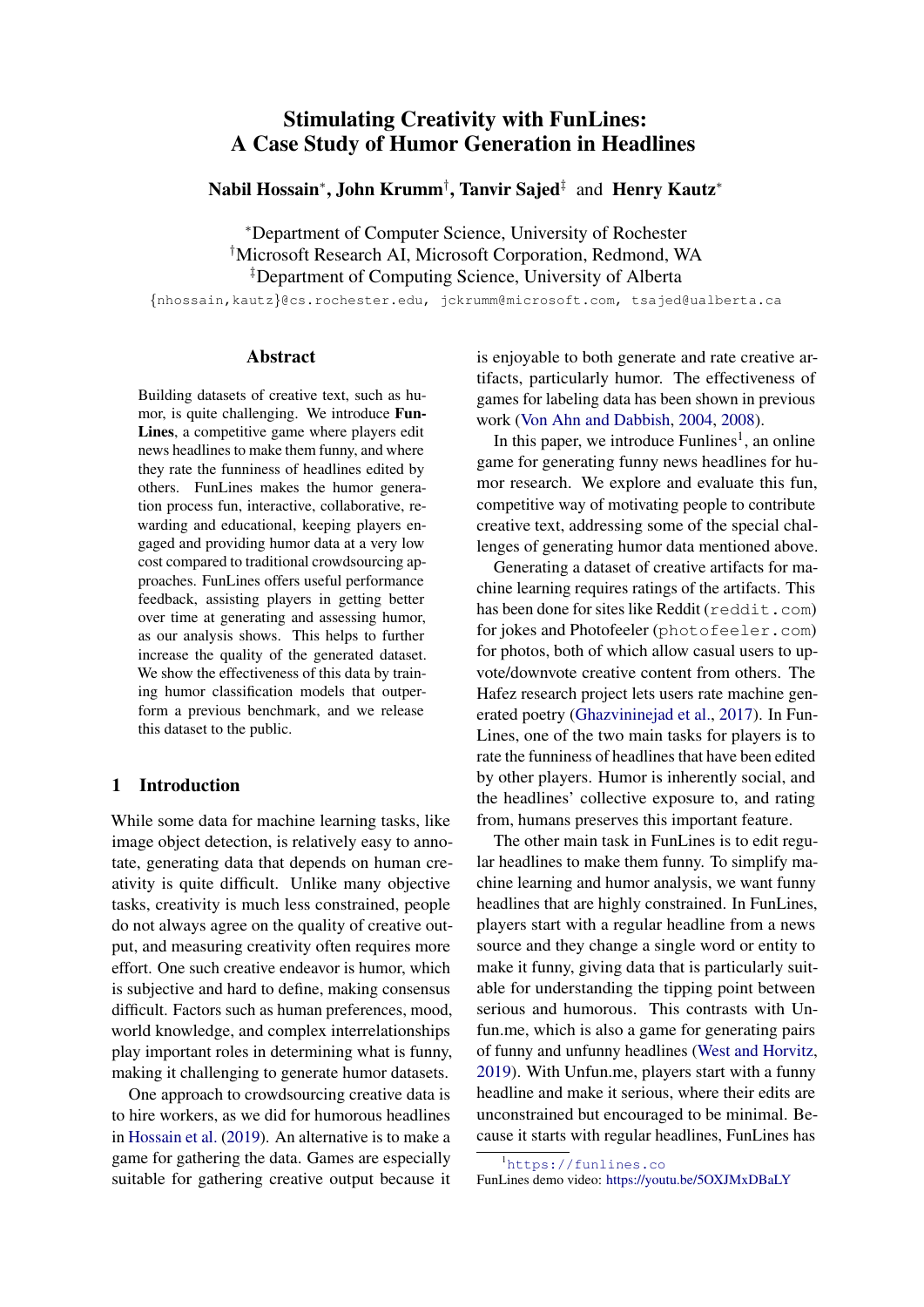<span id="page-1-0"></span>

(b) The Headline Rating Task.

Figure 1: Screenshots of the FunLines humor tasks.

an enormous amount of raw source material. Also related to FunLines' editing tasks are projects that help users create humor, like HumorTools [\(Chilton](#page-6-5) [et al.,](#page-6-5) [2016\)](#page-6-5) and Libitum [\(Hossain et al.,](#page-6-6) [2017\)](#page-6-6).

By deploying FunLines, we learned how players behaved, and we responded with modifications to encourage players to provide creative, high quality data. We show that over time, players made significant improvements in both the quality of their humor and consistency of their ratings. We also show that the resulting data is effective for training humor detection systems. In fact, FunLines uses one of our humor detectors to give instant feedback when players edit a headline. We compare the FunLines data to Humicroedit, which is a humorous headlines dataset we collected previously from crowd workers [\(Hossain et al.,](#page-6-0) [2019\)](#page-6-0). FunLines data is less expensive, higher quality, and leads to improved automated humor detection. Overall, we show that a competitive game is effective for gathering data for a human creativity task based on an experiment with a large number of users.

# 2 The FunLines Humor Game

FunLines is designed to collect a large volume of rated, humorous headlines. It makes the humor generation process fun, interactive, competitive, rewarding and educational, keeping players engaged.

In FunLines, players can attempt two tasks: (i) edit regular news headlines to make them funny, and (ii) rate the funniness of headlines edited by other players. They receive feedback for these actions, which helps them get better at the game. Players are ranked in our performance-based leaderboards, which offer prize money. We now describe the various aspects of the game that make it work.

#### 2.1 Editing Headlines

Similar to our previous work [\(Hossain et al.,](#page-6-0) [2019\)](#page-6-0), we restrict the headline editing task to the substitution of a noun, verb or entity in the headline with a single word. This constraint enables focused analysis on humor triggered by atomic changes in text.

Shown in Figure [1\(](#page-1-0)a), the headline editing interface highlights the headline's replaceable words in blue. It allows a single word substitute to be submitted by the player. To help put the headline in context, we provide information such as the news source, category and date of publication, including a link to the article  $(H16$  in Fig. [1\(](#page-1-0)a)). Upon submitting the edited headline, the player receives an estimated funniness score from a humor classifier built into FunLines (see Section [5.1\)](#page-4-0).

## 2.2 Rating Headlines

As in [Hossain et al.](#page-6-0) [\(2019\)](#page-6-0), players rate a headline's funniness on a 4 point scale, as shown in Fig. [1\(](#page-1-0)b):

- $\overline{0}$  Not funny at all  $\overline{2}$  Funny  $\overline{3}$ 1 - Only slightly funny  $\bullet$  3 - Very funny  $\bullet$
- 

We provide instant rating feedback to players when they rate a headline that already has a consensus rating from other players. This feedback includes whether the player's rating is reasonably close, higher, or lower compared to ratings from others.

Each edited headline is made available in the game until it has five funniness ratings, which constitutes a fully rated edited headline.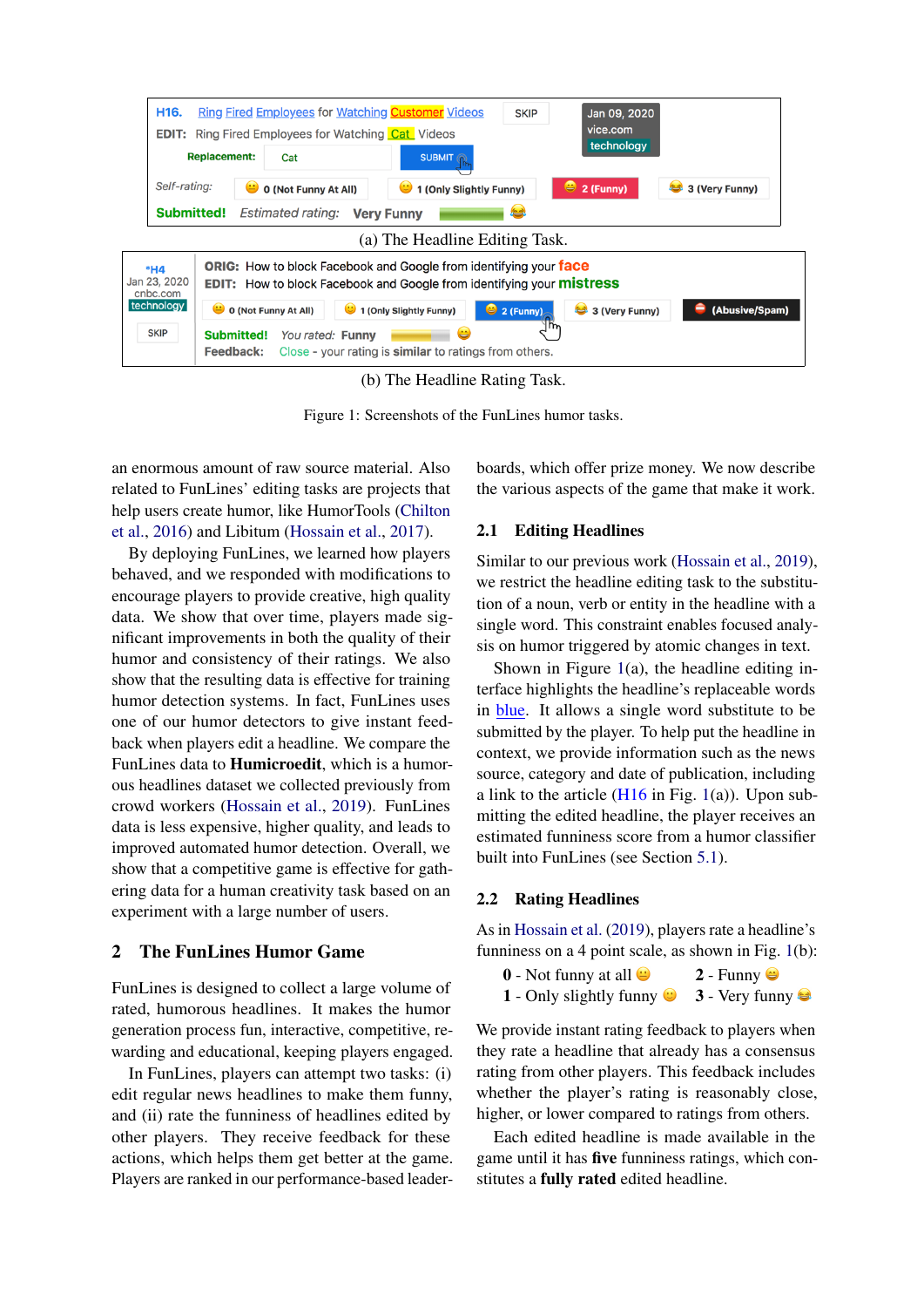# 2.3 Competition Setting

We designed FunLines as a humor competition to motivate players to perform well. Players are scored based on their editing and rating, and they are ranked on the game's leaderboard page.

# 2.3.1 Leaderboard

We maintain two performance-based leaderboards:

- 1. Top points scorers: This ranks players by points scored based on volume and quality of editing and rating as well as keeping a good balance between the volume of editing and rating.
- 2. Highest average ratings: This ranks players who received the highest mean funniness ratings for their edited headlines.

Players who rank in the top 10 positions in any of the two leaderboards at the end of the 5-week long contest receive prize money between US\$ 5-100.

The leaderboard page also lists the recent top 10 funny headlines to show players examples of successful edits so that they can adjust their editing style, and to encourage them to make it to this list.

# 2.3.2 Qualification Requirements

Our competition requires participants to edit between 50-150 headlines and to rate between 200- 500 headlines to be considered for prize money. The upper limits prevent players from running up their scores simply based on volume rather than quality. The lower limits help us collect more data, and since players get better at the game over time (details in Section [4.1\)](#page-4-1), the quality of data improves with a larger volume of work from each player.

## 2.3.3 Scoring

Players receive humor points when they edit or rate headlines. We do not reveal the precise scoring formulae to the players to discourage them from "gaming" the game. The three scoring factors are: Editing Points: This score component exponentially increases with a headline's funniness ratings, encouraging players to make each edited headline as funny as possible.

Rating Points: This is a function of the difference between the player's ratings and ratings from other players for the headline. The lower the difference, the higher the points earned, and a large difference gives the player negative points. This incentivizes players to be objective, rating headlines based on how others (*e.g.,* a crowd) would rate them instead of letting their own biases influence their decisions. Task Balancing Points: Players are rewarded for maintaining a good balance between the numbers of edits and ratings. These points are maximized if the ratio of total ratings to total edits is between 3-10. This discourages players from ignoring one of the tasks, helping to keep our dataset balanced.

# 2.4 Protecting Against Abusive Behavior

During pilot tests, we noticed certain abusive player behavior, which we minimized, as described below: Abusive Edits: We prevent players from submitting slang words, crude sexual references, bathroom jokes and other cheap forms of humor using blacklists. Also, players are encouraged to flag an edited headline if it demonstrates abusive behavior, and such headlines are removed from the rating pool, depriving their editors of potential points.

Abusive Ratings: We forced a time delay to prevent players from rapidly rating headlines without reading them. Attempts at lowering others' points by consistently assigning low ratings cause players to accumulate large negative points as these ratings mostly disagree with ratings from other players.

Players who repeatedly show abusive behavior are warned, and, in some cases, suspended in order to maintain a healthy competition environment.

## 2.5 Performance Feedback

FunLines gives players feedback on their performance so that they can improve their play:

Editing: Players see their top 5 most funny edited headlines and their 10 most recent edited headlines and the corresponding ratings for all. This helps them monitor how their edited headlines appeal to other players, and to adjust their editing style. They also see which of their edits are marked as abusive. Rating: Players see the histogram of their rating selections and the percentage of their ratings that are significantly above or below the ratings of others who rated the same headlines. This helps them spot and rectify errors such as frequently overestimating or underestimating ratings, a common user behavior we saw initially in the competition. Players also see the 10 most recent headlines they rated and the ratings they assigned.

Players are advised on how many more edits or ratings to do to optimize their task balancing score.

## 2.6 Ordering Headlines for Rating

The ordering of headlines displayed for rating greatly influences which headlines receive more ratings. Using their sampling weights, we re-compute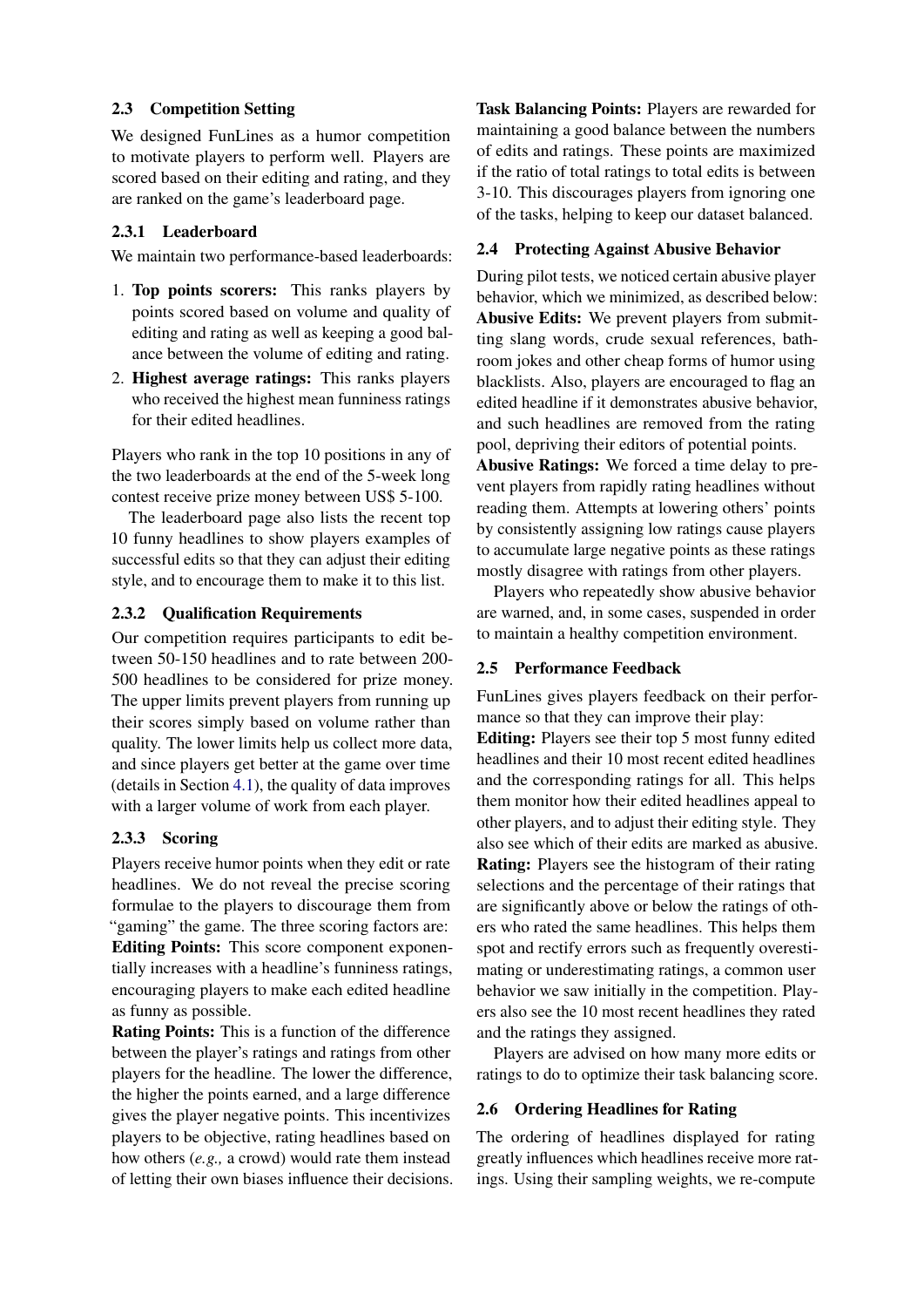the display order of headlines for rating every few minutes. Headlines are assigned higher sampling weights if they: (i) are from players with high volumes of edited headlines, (ii) are from players who received very few ratings, (iii) are recently submitted, or (iv) have received more ratings.

Ratings are diversified by limiting each player from rating more than 10 headlines of another player. These design decisions make the game fair, engaging, and rewarding to all players.

#### 2.7 Popular Headlines and Player Flexibility

FunLines provides headlines from 5 diverse topics: politics, world news, entertainment, technology and sports. It daily adds about 300 trending English headlines from major news outlets posted to Reddit.

FunLines gives players the flexibility to choose which headlines to edit or rate, a freedom that the crowd workers in [Hossain et al.](#page-6-0) [\(2019\)](#page-6-0) did not have. Not all headlines are easy to edit or judge for humor, and by providing a large pool of headlines, FunLines allows players be strategic and selective. For example, they can focus only on headlines they appreciate and understand, and they can use the SKIP button to permanently ignore headlines that are confusing or simply too difficult to edit or rate.

Our editable headlines are sorted by most recently published first, making it easier for players to generate humor with stories that are fresh in their minds. FunLines also offers players the option of choosing to work on headlines by their preferred news categories. Overall, these features help tackle human preferences and knowledge related challenges associated with humor understanding.

## 3 Gathering Data

In this section, we describe our player recruiting strategies, our gathered dataset, and its comparison against Humicroedit [\(Hossain et al.,](#page-6-0) [2019\)](#page-6-0).

# 3.1 Attracting Players

To jump start data collection, we hired players from Amazon Mechanical Turk (AMT). Our competition budget was US\$ 1,000, and since the total prize money was US\$ 560, we spent the remaining US\$ 440 to hire 100 US turkers. These turkers were intended to seed the game, and many of them continued playing after their paid work was finished.

We sought additional players by advertising Fun-Lines in our networks, making a TV news appearance, and posting on relevant social media pages.

<span id="page-3-0"></span>

| <b>Original Headline</b> (replaced word in <b>bold</b> ) | Edit     | RT  |
|----------------------------------------------------------|----------|-----|
| Sanders says he has more <b>donors</b> than Trump        | hair     | 3.0 |
| 'What is the green <b>new</b> deal?'                     | ham      | 2.4 |
| Japan begins controversial Taiji dolphin hunt            | ninja    | 2.0 |
| Bolton confirms he's willing to <b>testify</b>           | lie      | 1.6 |
| A\$AP Rocky found guilty of <b>assault</b> in Sweden     | singing  | 1.0 |
| Netherlands to drop 'Holland' as nickname                | Gangster | 0.4 |
| The useful <b>idiot</b> from Louisiana                   | Louis    | 0.0 |
| K-pop star Sulli found dead aged 25                      | skipped  |     |

Table 1: Headlines in FunLines with ratings.

<span id="page-3-1"></span>

| <b>Metric</b>      | <b>Humicroedit</b> | <b>FunLines</b> |
|--------------------|--------------------|-----------------|
| Size               | 15,095             | 8,248           |
| Mean funniness     | 0.94               | 1.26            |
| Cost per datum     | 29.8c              | 12.1c           |
| Agreement $\alpha$ | 0.20               | 0.25            |
| Unique words used  | 41.2%              | 53.4%           |
| No. of editors     | 73                 | 214             |
| No. of raters      | 131                | 246             |

Table 2: Humicroedit and FunLines data comparison.

Overall, we had 290 players, out of whom 204 completed at least 20 edits and ratings, 89 met the competition qualification requirements, and 33 completed the maximum 150 edits and 500 ratings.

#### 3.2 Dataset Quality

Here we examine the FunLines dataset $<sup>2</sup>$  and we</sup> compare it to Humicroedit [\(Hossain et al.,](#page-6-0) [2019\)](#page-6-0), the same type of headline data we previously obtained using only AMT workers and without a game. Table [1](#page-3-0) shows sample headlines in FunLines and Table [2](#page-3-1) shows several quality measures.

In total, we received 13,063 edited headlines and 46,359 headline ratings, leading to 8,248 fully rated headlines and only 55 abusive headlines. On average, players took about 25 seconds per edit and 5 seconds per rating, implying that they collectively spent about 168 hours playing the game. Given that our budget was US\$ 1,000, this makes the hourly participation rate only US\$ 5.95. The cost of each fully rated headline in FunLines is 12.1 cents vs 29.8 cents in Humicroedit, a nearly 60% cost reduction. The mean funniness rating for Humicroedit is 0.94 vs. 1.27 in FunLines, meaning that our competition based approach enabled us to achieve a 35% boost in funniness on average. Funnier headlines are hard to obtain, which makes our FunLines dataset more valuable for machine learning.

The annotator agreement score in FunLines, measured by Krippendorf's  $\alpha$  [\(Krippendorff,](#page-6-7) [1970\)](#page-6-7), is 0.25 vs. 0.20 in Humicroedit, implying higher

<sup>2</sup>Dataset: [cs.rochester.edu/u/nhossain/funlines.html](www.cs.rochester.edu/u/nhossain/funlines.html)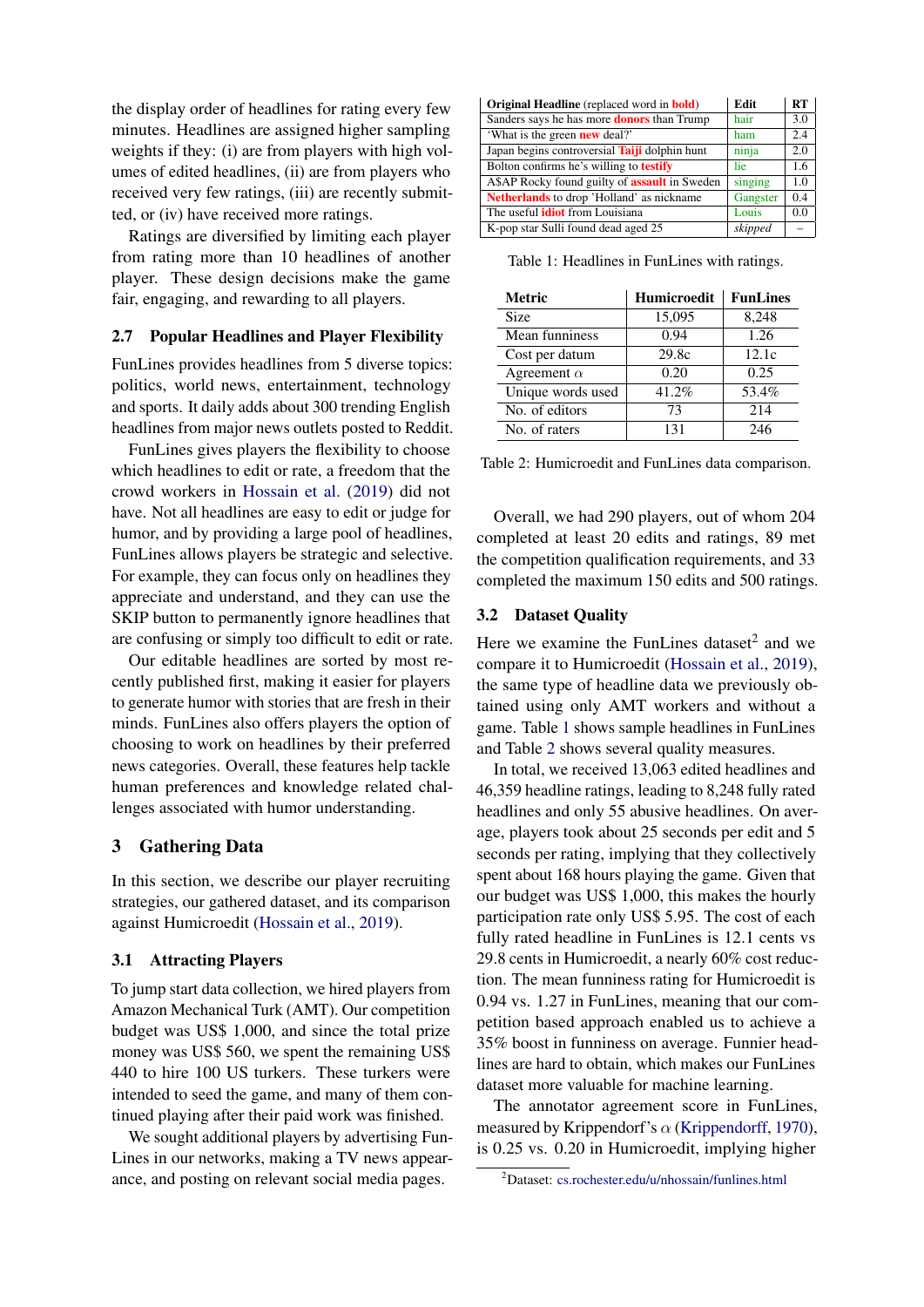agreement without spending funds for qualifying players, which we did for Humicroedit. Instead, the game's real-time feedback helps people learn how to be better editors and raters. 53.4% of the words used in FunLines are unique vs. 41.2% in Humicroedit, indicating more diversity of edits.

All these factors show that our competition based approach to humor data collection is a better option than simply hiring crowd workers who are not incentivized and rewarded based on performance.

Finally, our data size could be increased by raising the editing and rating caps, running the competition longer, reaching out to more people, or being more efficient at rating partially rated headlines.

# 4 Analysis of Player Behavior

We examine how players adapted to the FunLines competition and the headlines they attempted.

# <span id="page-4-1"></span>4.1 Player Improvement over Time

Figure [2\(](#page-5-0)a) shows that over time, the mean funniness of fully rated headlines steadily increases, indicating that players are getting better at making funnier edited headlines as the competition proceeds. In addition, Figure [2\(](#page-5-0)b) shows that as players edit more headlines, they generally get better at making funnier edits. Finally, Figure [2\(](#page-5-0)c) shows that as players rate more headlines, the difference of their ratings from the mean ratings of others for the same headline decreases, indicating that players become more consistent at rating over time.

Overall, Figure [2](#page-5-0) demonstrates the educational aspect of FunLines, suggesting that by playing the game, people can learn to be better at generating humor and agreeing on its ratings. These results emphasize the advantages of this competitive and collaborative approach in helping us collect quality humor data, mirroring the social nature of humor.

#### 4.2 Choosing Headline Categories

We analyze whether players were strategic about choosing headlines to edit. Table [3](#page-4-2) shows the proportions of the five headline categories in the headlines supplied by FunLines (H), the proportions of headlines from each category that were edited (E), the proportions of each category in the fully rated FunLines dataset (FR), and the mean funniness ratings of headlines from each category.

The two classes with the highest mean funniness ratings are politics and world news. The E (edited) column shows that players are ignoring about 30%

<span id="page-4-2"></span>

| Category      | $\%$ H | $\%$ E | $\%$ FR | <b>Mean RT</b> |
|---------------|--------|--------|---------|----------------|
| Politics      | 70.0   | 71.5   | 56.4    | 1.32           |
| World news    | 22.3   | 71.0   | 22.4    | 1.29           |
| Technology    | 4.6    | 92.9   | 11.0    | 1.22           |
| <b>Sports</b> | 1.1    | 96.7   | 3.4     | 1.14           |
| Entertainment | 2.0    | 95.2   | 6.8     | 0.96           |

Table 3: FunLines headline categories with ratings.

of headlines from these categories, while they are almost exhausting the headlines from the other three categories. Not all headlines can be easily made funny, and attempting almost all the headlines from these three categories is likely hurting players' funniness scores. Besides, politics and world news are very popular topics, whereas the others are somewhat niche categories with smaller audiences, and thus the raters are perhaps not familiar with the entities and events mentioned in their articles, and thus might not be "getting" the jokes.

#### 5 Detecting Humorous Headlines

We investigate if the FunLines dataset of 8,248 fully rated headlines is suitable for humor detection.

## <span id="page-4-0"></span>5.1 Instant Editing Feedback

Whenever a player submits an edited headline, Fun-Lines uses a humor detection system to provide instant funniness feedback. This is a fine-tuned BERT next sentence prediction model [\(Devlin et al.,](#page-6-8) [2019\)](#page-6-8) in the regression setting that uses the input:  $\langle$ original headline $\rangle$  [SEP]  $\langle$  edited headline $\rangle$ 

We re-train this model as blocks of new data becomes available. We start by training on the first 1,000 fully rated headlines, and we test our model against the next 1,000. Then we train on the first 2,000 and test on the next 1,000, and so on. The results, shown in Figure [3,](#page-5-1) suggest that the model gets increasingly accurate in its funniness estimations over time as more data becomes available, and thus its feedback to the user improves over time. We attribute this to both the increased volume of data and the increased quality and consistency of edited and rated headlines, as illustrated in Figure [2.](#page-5-0)

# 5.2 Improving Classification for Humicroedit

We explore whether using the FunLines data can improve binary humor classification in Humicroedit [\(Hossain et al.,](#page-6-0) [2019\)](#page-6-0). We augment the training data of Humicroedit with the FunLines data, and we evaluate classification performance with and without this dataset augmentation.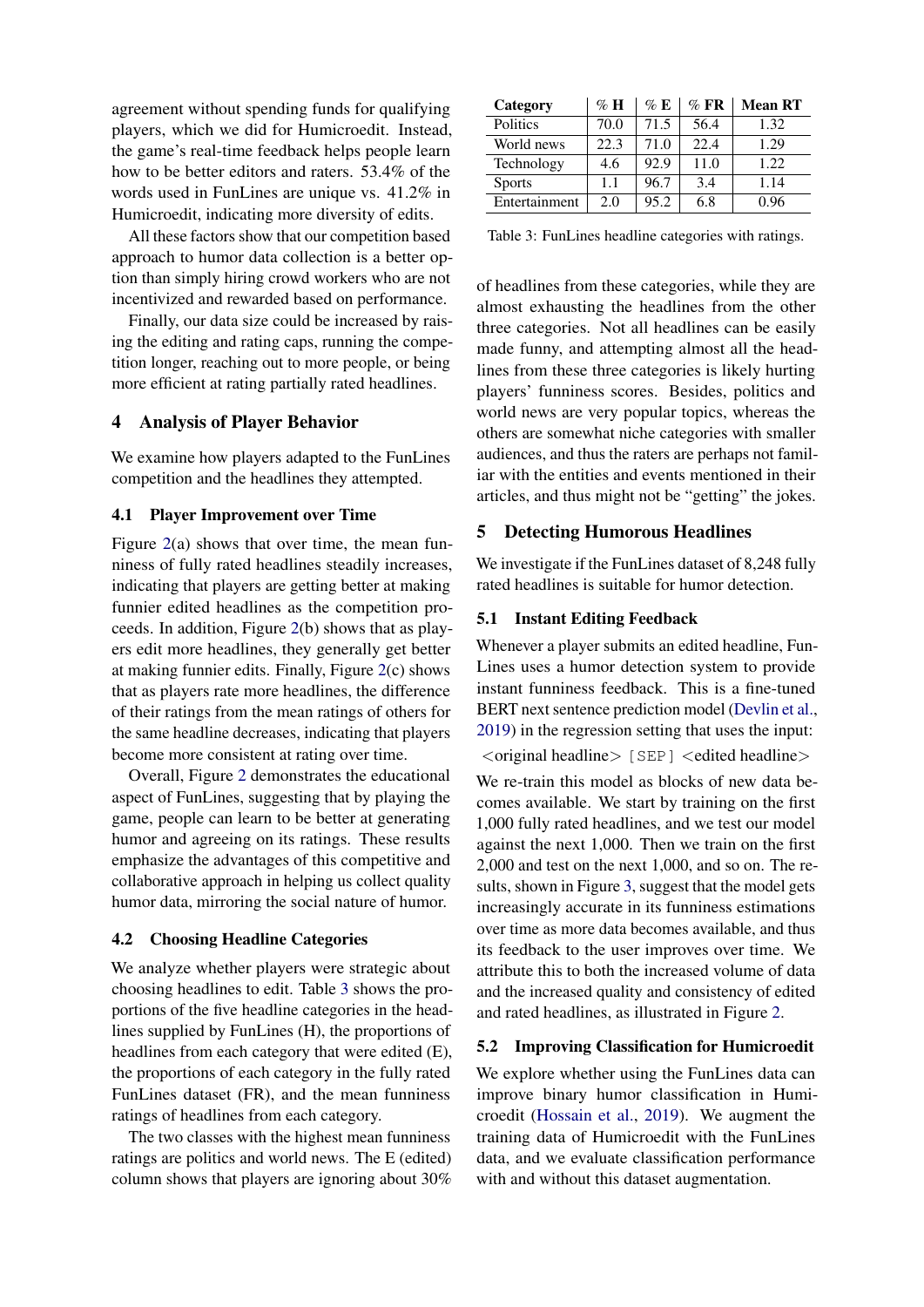<span id="page-5-0"></span>

Figure 2: Players get better at editing and rating headlines over time, helping to increase funniness in the dataset.

<span id="page-5-1"></span>

Figure 3: Results of re-training BERT funniness regression as more data becomes available in FunLines.

Humicroedit was trained on the top and bottom  $X\%$  funny and unfunny headlines in its dataset. Each  $X\%$  gives an upper and lower funniness threshold, and we use these same thresholds (MaxUF and MinF in Table [4\)](#page-5-2) to select the augmentation data from FunLines. We trimmed the FunLines data so there was balanced augmentation for funny and unfunny.

For a fair comparison with [Hossain et al.](#page-6-0) [\(2019\)](#page-6-0), we ignore the original headlines and use only the edited versions of headlines as classifier input. We fine-tune the BERT sentence classification model on both the original and augmented Humicroedit dataset. In Table [4,](#page-5-2) we show the funniness thresholds for each subset  $X$ , the benchmark results in [Hossain et al.](#page-6-0) [\(2019\)](#page-6-0) obtained using LSTM with GloVe word vectors, and we report our new results.

These results suggest that while BERT trained on Humicroedit alone outperforms LSTM, the Fun-Lines data helps further BERT's classification accuracy (BERT Aug.) by up to 2% for each of the sub-datasets. This is good improvement given that we are only augmenting Humicroedit with part of the FunLines dataset and the 0-3 funniness scale between the two datasets are not calibrated. Further, in Humicroedit, each original headline was edited three times, so there is overlap in its training and test sets, which makes the task a bit easier. In FunLines, headlines were mostly edited only once.

Our experiments used the BERT base model with a learning rate of  $1e^{-4}$ , max seq length of 64, batch size of 8, and we trained models for up to 3 epochs.

<span id="page-5-2"></span>

| $\mathbf{X}$ | MaxUF | MinF | <b>LSTM</b> | <b>BERT</b> | <b>BERT</b> Aug. |
|--------------|-------|------|-------------|-------------|------------------|
| 10           | 0.2   | 1.8  | 68.54       | 76.48       | 77.32            |
| 20           | 0.4   | 1.4  | 67.21       | 73.76       | 75.66            |
| 30           | 0.6   | 1.2  | 66.11       | 69.37       | 70.75            |
| 40           | 0.8   | 1.0  | 64.07       | 66.38       | 68.00            |
| 50           | 0.8   | 0.8  | 60.6        | 63.93       | 64.40            |

Table 4: Humicroedit classification accuracy with and without using augmented training data from FunLines.

## 6 Conclusion and Future Work

FunLines is an online game for generating funny headlines. While creative data can be difficult to obtain, FunLines makes it easier by taking advantage of the inherent fun of creativity and competition. We described the game, including a rich set of feedback for players to assess their own performance along with controls and incentives for them to create funny headlines. Our deployment attracted 290 players for a total cost of US\$ 1,000. Compared to our earlier work for gathering the same type of data from only turkers, FunLines produced funnier headlines with better rating agreement and at nearly 60% lower cost per headline. We showed how players' performance improves over time, both in terms of their headline quality and rating consistency. We showed how the FunLines data is effective for training machine learning models to detect and to rate humorous headlines. Furthermore, this data has already found use in a recent SemEval shared task on humor recognition [\(Hossain et al.,](#page-6-9) [2020\)](#page-6-9)<sup>3</sup>.

Having built models for detecting humor, we see this data as the foundation of the automatic *creation* of humorous headlines in a generate-and-test approach. More generally, FunLines is a prototype for gathering datasets of creative artifacts from people that is engaging, interactive, competitive, rewarding, educational and inexpensive. In future, we would like to extend the FunLines data collection setup to a more general crowdsourcing framework, for example, to collect style transfer data.

<sup>3</sup> <https://competitions.codalab.org/competitions/20970>